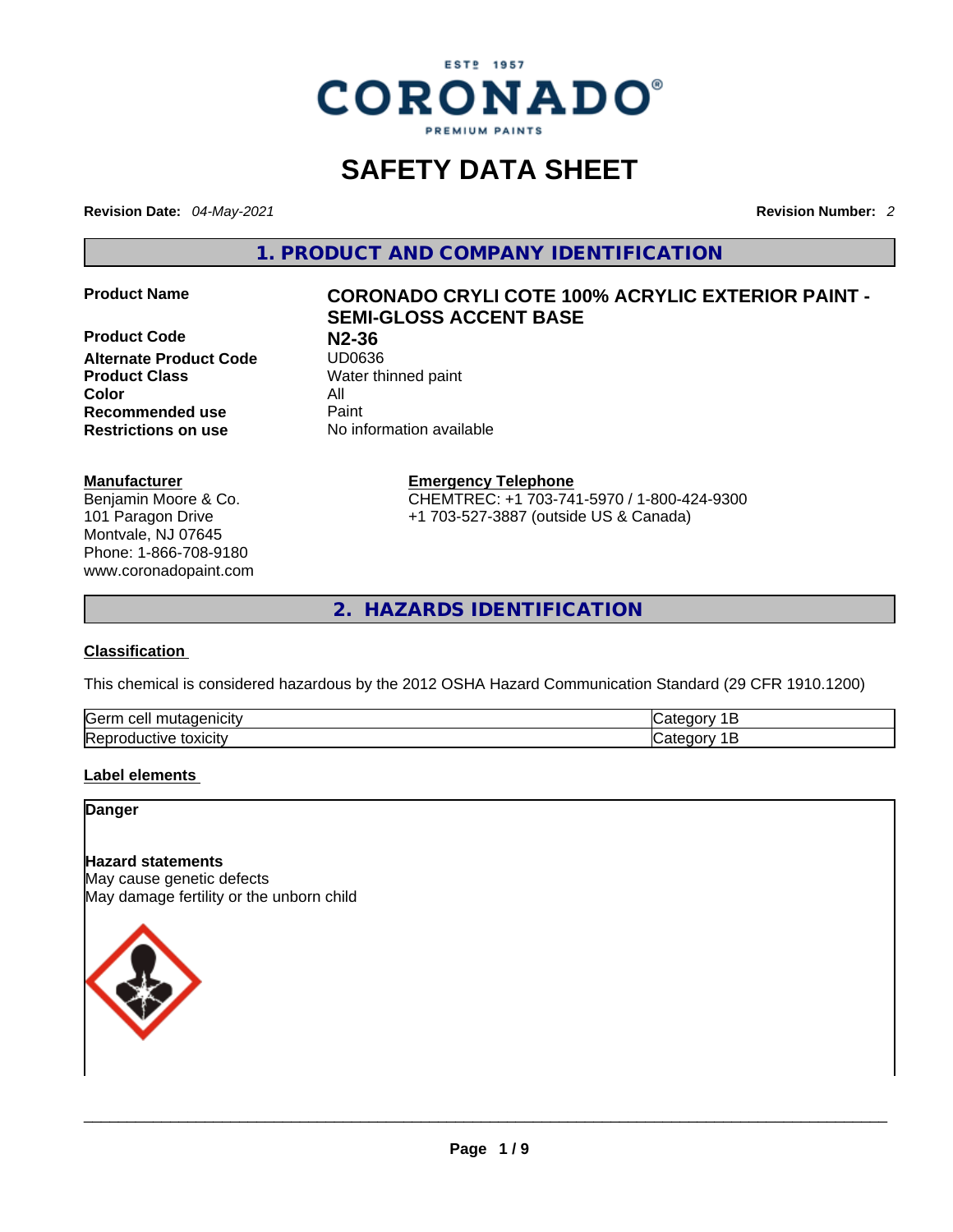#### **Appearance** liquid

**Odor** little or no odor

**Precautionary Statements - Prevention** Obtain special instructions before use Do not handle until all safety precautions have been read and understood

Use personal protective equipment as required

#### **Precautionary Statements - Response**

IF exposed or concerned: Get medical advice/attention

#### **Precautionary Statements - Storage** Store locked up

**Precautionary Statements - Disposal**

Dispose of contents/container to an approved waste disposal plant

# **Hazards not otherwise classified (HNOC)**

Not applicable

# **Other information**

No information available

**WARNING:** This product contains isothiazolinone compounds at levels of <0.1%. These substances are biocides commonly found in most paints and a variety of personal care products as a preservative. Certain individuals may be sensitive or allergic to these substances, even at low levels.

# **3. COMPOSITION INFORMATION ON COMPONENTS**

| <b>Chemical name</b>                         | CAS No.    | Weight-%    |
|----------------------------------------------|------------|-------------|
| Kaolin                                       | 1332-58-7  | $5 - 10$    |
| Ammonia                                      | 7664-41-7  | $0.1 - 0.5$ |
| Sodium C14-C16 olefin sulfonate              | 68439-57-6 | $0.1 - 0.5$ |
| Carbamic acid, 1H-benzimidazol-2-yl-, methyl | 10605-21-7 | $0.1 - 0.5$ |
| ester                                        |            |             |

|                       | 4. FIRST AID MEASURES                                                                                    |
|-----------------------|----------------------------------------------------------------------------------------------------------|
| <b>General Advice</b> | If symptoms persist, call a physician. Show this safety data sheet to the doctor in<br>attendance.       |
| <b>Eye Contact</b>    | Rinse thoroughly with plenty of water for at least 15 minutes and consult a<br>physician.                |
| <b>Skin Contact</b>   | Wash off immediately with soap and plenty of water while removing all<br>contaminated clothes and shoes. |
| <b>Inhalation</b>     | Move to fresh air. If symptoms persist, call a physician.                                                |
| Ingestion             | Clean mouth with water and afterwards drink plenty of water. Consult a physician<br>if necessary.        |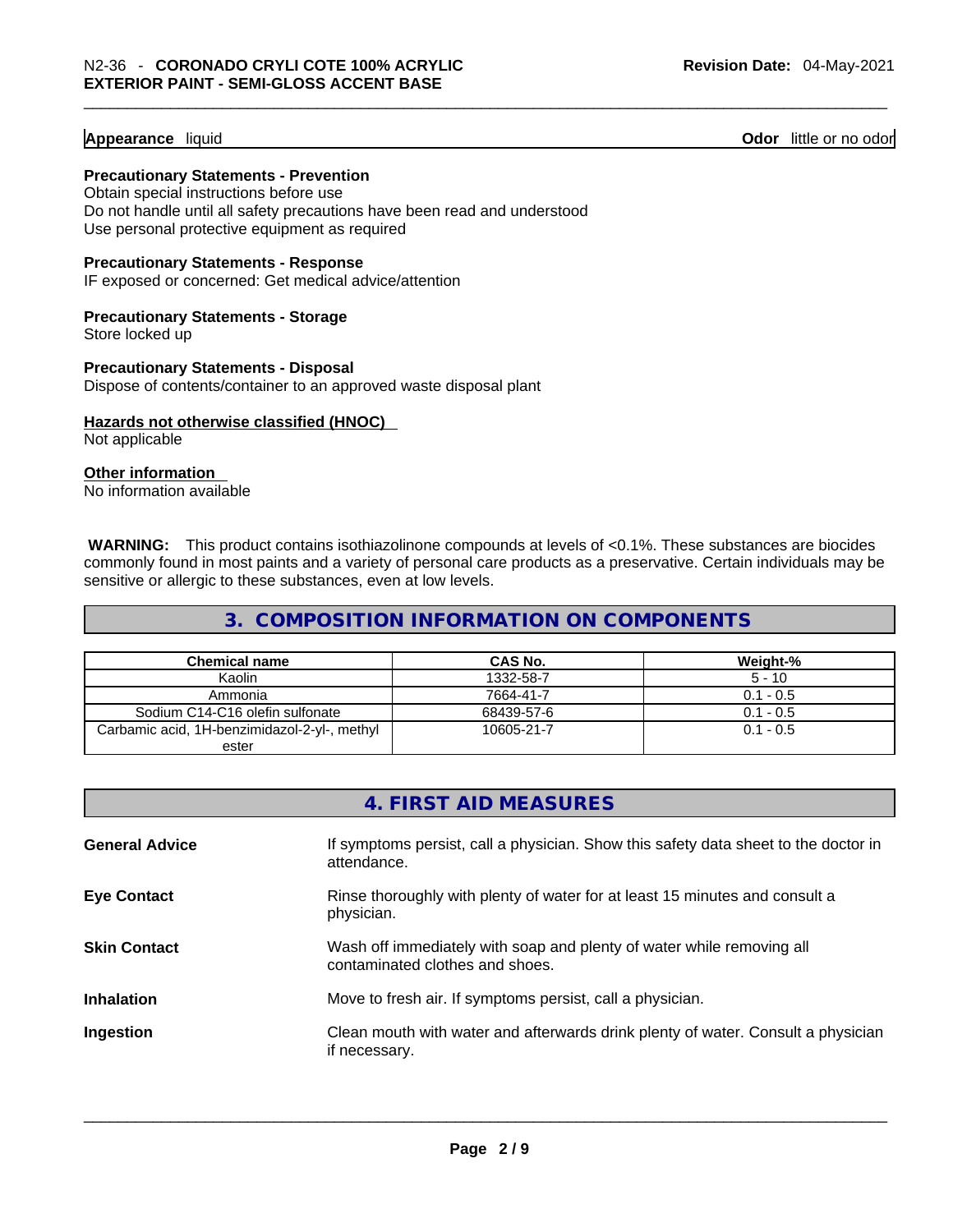| <b>Most Important</b><br><b>Symptoms/Effects</b>                                                  | None known.            |                                                    |                                                                                                                 |  |
|---------------------------------------------------------------------------------------------------|------------------------|----------------------------------------------------|-----------------------------------------------------------------------------------------------------------------|--|
| <b>Notes To Physician</b>                                                                         | Treat symptomatically. |                                                    |                                                                                                                 |  |
|                                                                                                   |                        | 5. FIRE-FIGHTING MEASURES                          |                                                                                                                 |  |
| <b>Suitable Extinguishing Media</b>                                                               |                        |                                                    | Use extinguishing measures that are appropriate to local<br>circumstances and the surrounding environment.      |  |
| Protective equipment and precautions for firefighters                                             |                        | and full protective gear.                          | As in any fire, wear self-contained breathing apparatus<br>pressure-demand, MSHA/NIOSH (approved or equivalent) |  |
| <b>Specific Hazards Arising From The Chemical</b>                                                 |                        | extreme heat.                                      | Closed containers may rupture if exposed to fire or                                                             |  |
| Sensitivity to mechanical impact                                                                  |                        | No                                                 |                                                                                                                 |  |
| Sensitivity to static discharge                                                                   |                        | No                                                 |                                                                                                                 |  |
| <b>Flash Point Data</b><br>Flash point (°F)<br>Flash Point (°C)<br><b>Method</b>                  |                        | Not applicable<br>Not applicable<br>Not applicable |                                                                                                                 |  |
| <b>Flammability Limits In Air</b>                                                                 |                        |                                                    |                                                                                                                 |  |
| Lower flammability limit:<br><b>Upper flammability limit:</b>                                     |                        | Not applicable<br>Not applicable                   |                                                                                                                 |  |
| Health: 2<br><b>NFPA</b>                                                                          | Flammability: 0        | Instability: 0                                     | <b>Special: Not Applicable</b>                                                                                  |  |
| <b>NFPA Legend</b><br>0 - Not Hazardous<br>1 - Slightly<br>2 - Moderate<br>3 - High<br>4 - Severe |                        |                                                    |                                                                                                                 |  |

*The ratings assigned are only suggested ratings, the contractor/employer has ultimate responsibilities for NFPA ratings where this system is used.* 

*Additional information regarding the NFPA rating system is available from the National Fire Protection Agency (NFPA) at www.nfpa.org.* 

# **6. ACCIDENTAL RELEASE MEASURES**

| <b>Personal Precautions</b>      | Avoid contact with skin, eyes and clothing. Ensure adequate ventilation. |
|----------------------------------|--------------------------------------------------------------------------|
| <b>Other Information</b>         | Prevent further leakage or spillage if safe to do so.                    |
| <b>Environmental precautions</b> | See Section 12 for additional Ecological Information.                    |
| <b>Methods for Cleaning Up</b>   | Soak up with inert absorbent material. Sweep up and shovel into suitable |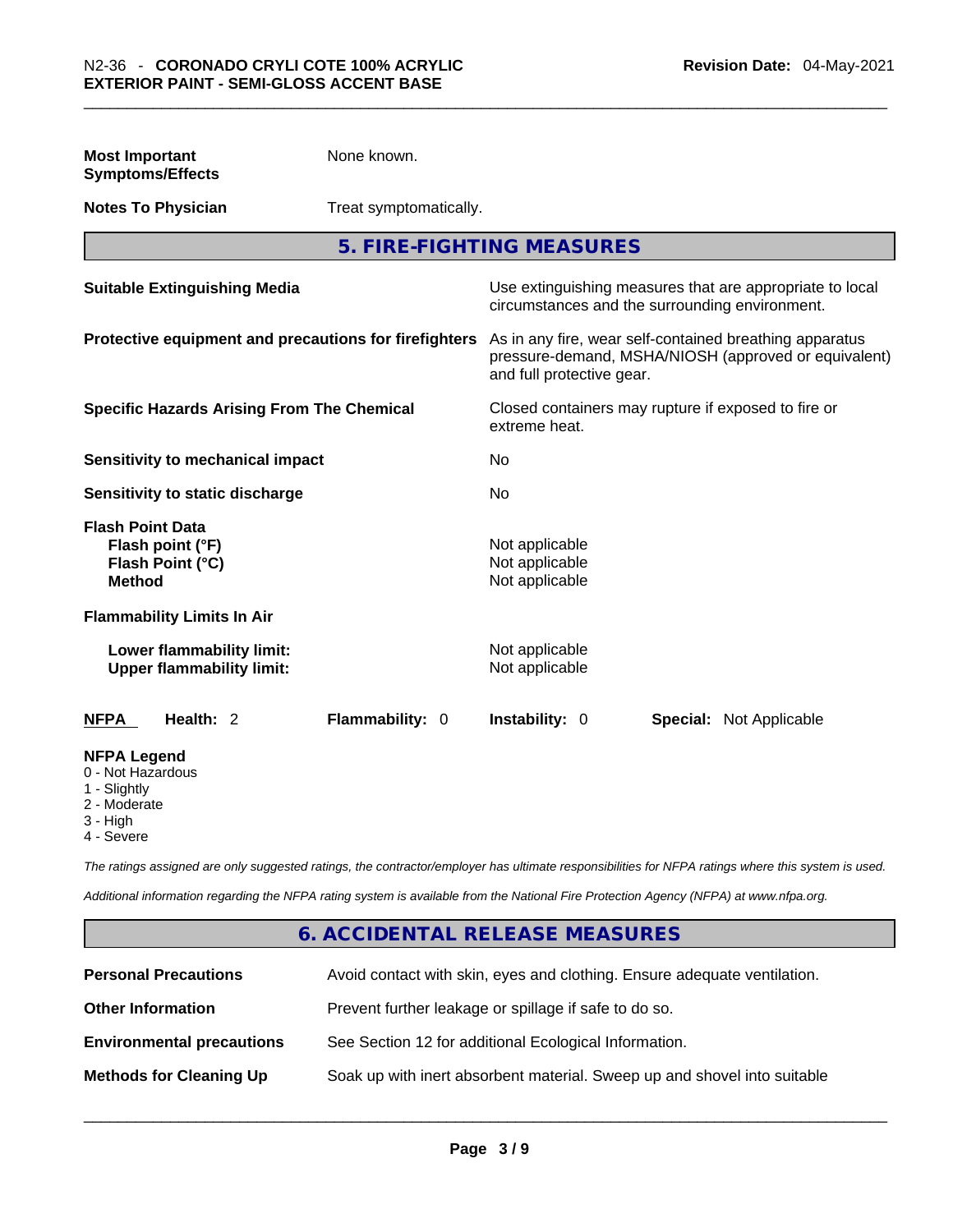containers for disposal.

|                               | 7. HANDLING AND STORAGE                                                                                                                                                          |
|-------------------------------|----------------------------------------------------------------------------------------------------------------------------------------------------------------------------------|
| <b>Handling</b>               | Avoid contact with skin, eyes and clothing. Avoid breathing vapors, spray mists or<br>sanding dust. In case of insufficient ventilation, wear suitable respiratory<br>equipment. |
| <b>Storage</b>                | Keep container tightly closed. Keep out of the reach of children.                                                                                                                |
| <b>Incompatible Materials</b> | No information available                                                                                                                                                         |
|                               |                                                                                                                                                                                  |

# **8. EXPOSURE CONTROLS/PERSONAL PROTECTION**

# **Exposure Limits**

| <b>Chemical name</b> | <b>ACGIH TLV</b>                           | <b>OSHA PEL</b>            |
|----------------------|--------------------------------------------|----------------------------|
| Kaolin               | TWA: 2 $mg/m3$ particulate matter          | 15 mg/m <sup>3</sup> - TWA |
|                      | containing no asbestos and <1%             | 5 mg/m <sup>3</sup> - TWA  |
|                      | crystalline silica, respirable particulate |                            |
|                      | matter                                     |                            |
| Ammonia              | STEL: 35 ppm                               | 50 ppm - TWA               |
|                      | TWA: 25 ppm                                | $35 \text{ mg/m}^3$ - TWA  |

#### **Legend**

ACGIH - American Conference of Governmental Industrial Hygienists Exposure Limits OSHA - Occupational Safety & Health Administration Exposure Limits N/E - Not Established

**Engineering Measures** Ensure adequate ventilation, especially in confined areas. **Personal Protective Equipment Eye/Face Protection** Safety glasses with side-shields. **Skin Protection** Protective gloves and impervious clothing. **Respiratory Protection** Use only with adequate ventilation. In operations where exposure limits are exceeded, use a NIOSH approved respirator that has been selected by a technically qualified person for the specific work conditions. When spraying the product or applying in confined areas, wear a NIOSH approved respirator specified for paint spray or organic vapors. **Hygiene Measures** Avoid contact with skin, eyes and clothing. Remove and wash contaminated clothing before re-use. Wash thoroughly after handling.

# **9. PHYSICAL AND CHEMICAL PROPERTIES**

**Appearance** liquid **Odor Odor Odor Odor Odor** *little or no odor little or no odor* **Density (lbs/gal)** 9.0 - 9.4 **Specific Gravity** 1.08 - 1.12

**Odor Threshold No information available No information available pH** No information available **Viscosity (cps)** No information available \_\_\_\_\_\_\_\_\_\_\_\_\_\_\_\_\_\_\_\_\_\_\_\_\_\_\_\_\_\_\_\_\_\_\_\_\_\_\_\_\_\_\_\_\_\_\_\_\_\_\_\_\_\_\_\_\_\_\_\_\_\_\_\_\_\_\_\_\_\_\_\_\_\_\_\_\_\_\_\_\_\_\_\_\_\_\_\_\_\_\_\_\_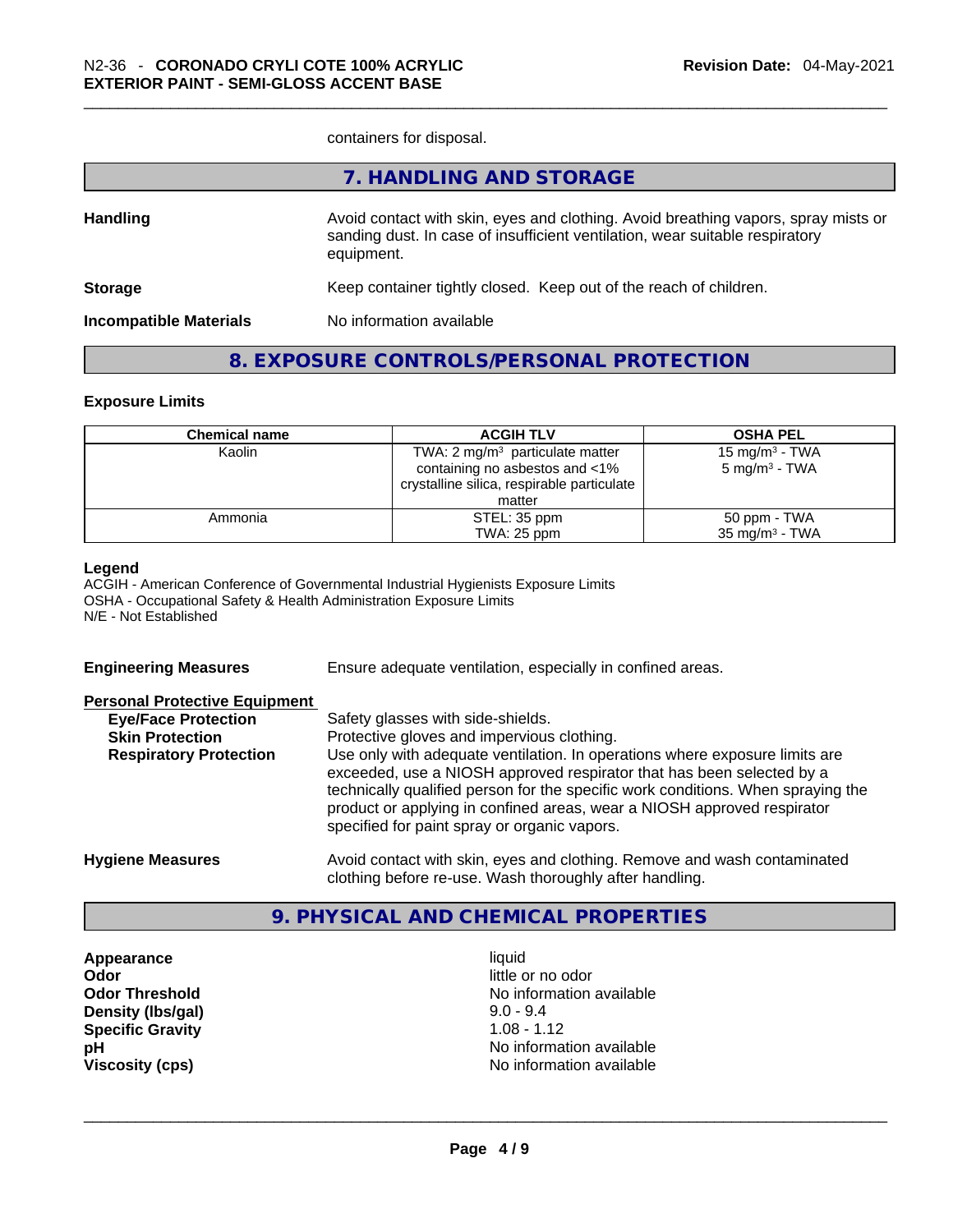**Solubility(ies)** No information available **Water solubility 19 and 19 and 19 and 19 and 19 and 19 and 19 and 19 and 19 and 19 and 19 and 19 and 19 and 19 and 19 and 19 and 19 and 19 and 19 and 19 and 19 and 19 and 19 and 19 and 19 and 19 and 19 and 19 and 19 and 1 Vapor pressure**  No information available **Vapor pressure No information available Vapor density No information available No information available Wt. % Solids** 35 - 45 **Vol. % Solids Wt. % Volatiles** 55 - 65 **Vol. % Volatiles VOC Regulatory Limit (g/L)** < 50 **Boiling Point (°F)** 212 **Boiling Point (°C) Freezing point (°F)** 32 **Freezing Point (°C)** 0 **Flash point (°F)** Not applicable **Flash Point (°C)** Not applicable **Method**<br> **Plammability (solid, gas)**<br> **Plammability (solid, gas)**<br> **Not** applicable **Flammability** (solid, gas) **Upper flammability limit:** Not applicable **Lower flammability limit:**<br> **Autoignition Temperature (°F)**<br>
Mo information available **Autoignition Temperature (°F) Autoignition Temperature (°C)** No information available **Decomposition Temperature (°F)** No information available **Decomposition Temperature (°C)** No information available **Partition coefficient** No information available

**Evaporation Rate** No information available

# **10. STABILITY AND REACTIVITY**

| <b>Reactivity</b>                         | Not Applicable                           |
|-------------------------------------------|------------------------------------------|
| <b>Chemical Stability</b>                 | Stable under normal conditions.          |
| <b>Conditions to avoid</b>                | Prevent from freezing.                   |
| <b>Incompatible Materials</b>             | No materials to be especially mentioned. |
| <b>Hazardous Decomposition Products</b>   | None under normal use.                   |
| <b>Possibility of hazardous reactions</b> | None under normal conditions of use.     |

# **11. TOXICOLOGICAL INFORMATION**

# **Product Information**

# **Information on likely routes of exposure**

**Principal Routes of Exposure** Eye contact, skin contact and inhalation.

**Acute Toxicity** 

**Product Information** Mo information available **and the set of the set of the set of the set of the set of the set of the set of the set of the set of the set of the set of the set of the set of the set of the set of the s**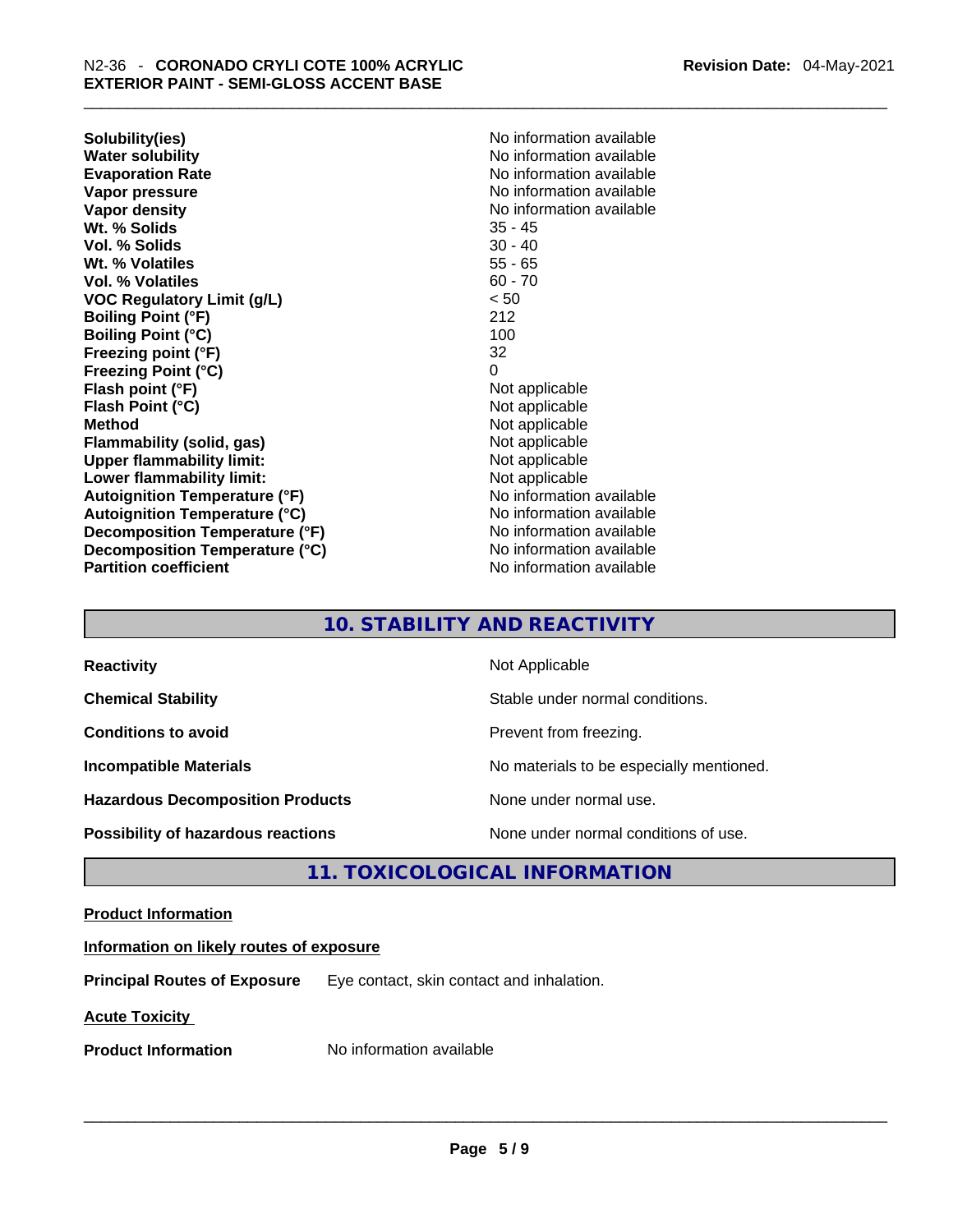# **Symptoms** related to the physical, chemical and toxicological characteristics

| <b>Symptoms</b>                 | No information available                                                                                        |  |  |
|---------------------------------|-----------------------------------------------------------------------------------------------------------------|--|--|
|                                 | Delayed and immediate effects as well as chronic effects from short and long-term exposure                      |  |  |
| Eye contact                     | May cause slight irritation.                                                                                    |  |  |
| <b>Skin contact</b>             | Substance may cause slight skin irritation. Prolonged or repeated contact may dry<br>skin and cause irritation. |  |  |
| <b>Inhalation</b>               | May cause irritation of respiratory tract.                                                                      |  |  |
| Ingestion                       | Ingestion may cause gastrointestinal irritation, nausea, vomiting and diarrhea.                                 |  |  |
| <b>Sensitization</b>            | No information available                                                                                        |  |  |
| <b>Neurological Effects</b>     | No information available.                                                                                       |  |  |
| <b>Mutagenic Effects</b>        | Suspected of causing genetic defects.                                                                           |  |  |
| <b>Reproductive Effects</b>     | May damage fertility or the unborn child.                                                                       |  |  |
| <b>Developmental Effects</b>    | No information available.                                                                                       |  |  |
| <b>Target organ effects</b>     | No information available.                                                                                       |  |  |
| <b>STOT - single exposure</b>   | No information available.                                                                                       |  |  |
| <b>STOT - repeated exposure</b> | No information available.                                                                                       |  |  |
| Other adverse effects           | No information available.                                                                                       |  |  |
| <b>Aspiration Hazard</b>        | No information available                                                                                        |  |  |

#### **Numerical measures of toxicity**

# **The following values are calculated based on chapter 3.1 of the GHS document**

# **ATEmix (inhalation-dust/mist)** 341.6 mg/L

# **Component Information**

| Chemical name                       | Oral LD50            | Dermal LD50              | Inhalation LC50        |
|-------------------------------------|----------------------|--------------------------|------------------------|
| Kaolin                              | $>$ 5000 mg/kg (Rat) | $>$ 5000 mg/kg (Rat)     |                        |
| 1332-58-7                           |                      |                          |                        |
| Ammonia                             | $=$ 350 mg/kg (Rat)  |                          | $= 2000$ ppm (Rat) 4 h |
| 7664-41-7                           |                      |                          |                        |
| Sodium C14-C16 olefin sulfonate     | $= 2220$ mg/kg (Rat) | $> 740$ mg/kg (Rabbit)   |                        |
| 68439-57-6                          |                      |                          |                        |
| Carbamic acid,                      | $> 5050$ mg/kg (Rat) | $> 10000$ mg/kg (Rabbit) |                        |
| 1H-benzimidazol-2-yl-, methyl ester |                      |                          |                        |
| 10605-21-7                          |                      |                          |                        |

#### **Chronic Toxicity**

# **Carcinogenicity**

*The information below indicates whether each agency has listed any ingredient as a carcinogen:.* 

#### **Legend**

IARC - International Agency for Research on Cancer NTP - National Toxicity Program OSHA - Occupational Safety & Health Administration

**12. ECOLOGICAL INFORMATION** 

# **Ecotoxicity Effects**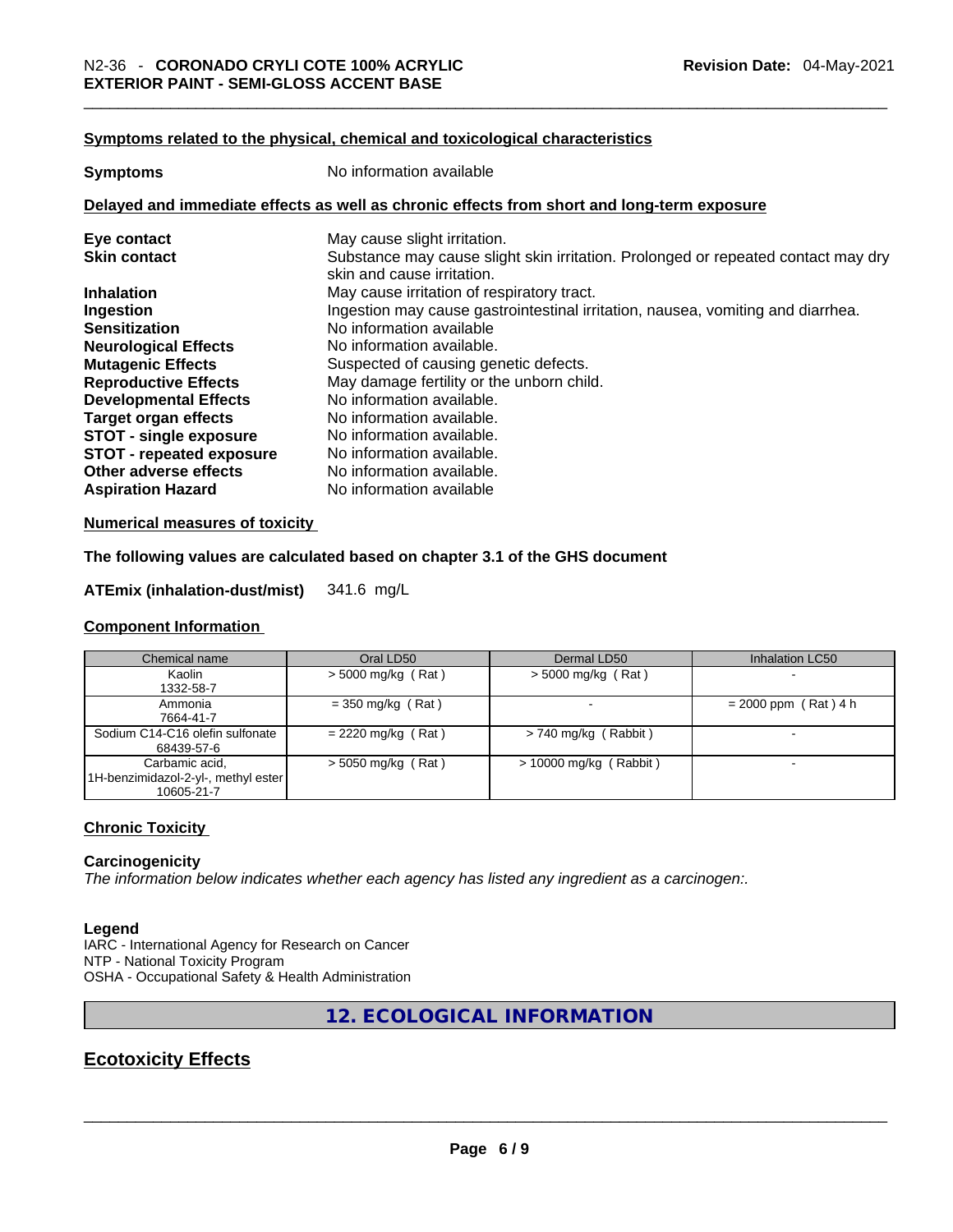The environmental impact of this product has not been fully investigated.

# **Product Information**

# **Acute Toxicity to Fish**

No information available

# **Acute Toxicity to Aquatic Invertebrates**

No information available

#### **Acute Toxicity to Aquatic Plants**

No information available

# **Persistence / Degradability**

No information available.

#### **Bioaccumulation**

There is no data for this product.

#### **Mobility in Environmental Media**

No information available.

#### **Ozone**

No information available

# **Component Information**

# **Acute Toxicity to Fish**

#### Carbamic acid, 1H-benzimidazol-2-yl-, methyl ester LC50: 1.5 mg/L (Rainbow Trout - 96 hr.)

# **Acute Toxicity to Aquatic Invertebrates**

Carbamic acid, 1H-benzimidazol-2-yl-, methyl ester LC50: 0.22 mg/L (water flea - 48 hr.)

# **Acute Toxicity to Aquatic Plants**

No information available

|                              | 13. DISPOSAL CONSIDERATIONS                                                                                                                                                                                               |
|------------------------------|---------------------------------------------------------------------------------------------------------------------------------------------------------------------------------------------------------------------------|
| <b>Waste Disposal Method</b> | Dispose of in accordance with federal, state, and local regulations. Local<br>requirements may vary, consult your sanitation department or state-designated<br>environmental protection agency for more disposal options. |
|                              | 14. TRANSPORT INFORMATION                                                                                                                                                                                                 |

**DOT** Not regulated  $\blacksquare$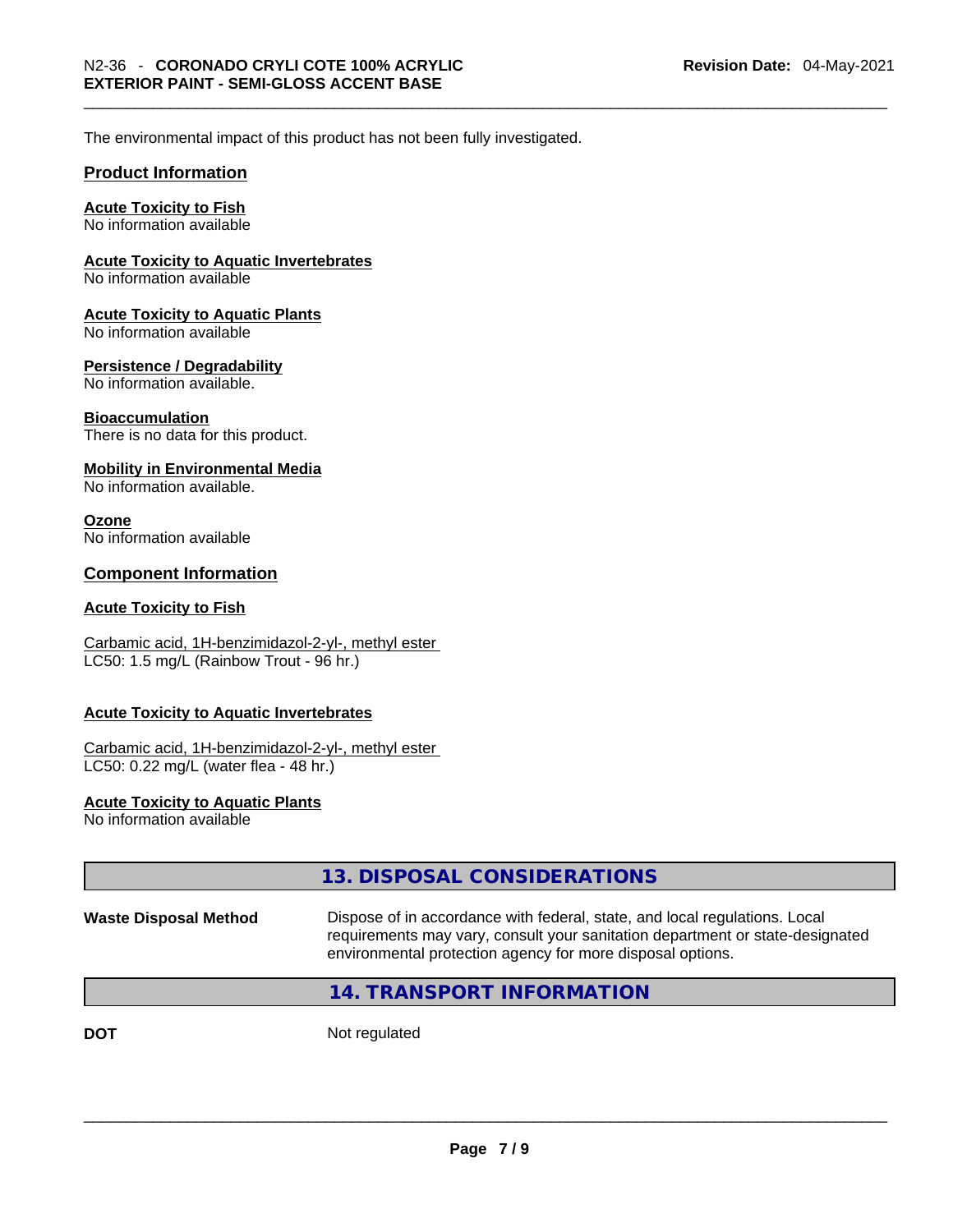| <b>ICAO/IATA</b> | Not regulated |
|------------------|---------------|
|------------------|---------------|

**IMDG / IMO** Not regulated

**15. REGULATORY INFORMATION** 

# **International Inventories**

| <b>TSCA: United States</b> | Yes - All components are listed or exempt. |
|----------------------------|--------------------------------------------|
| <b>DSL: Canada</b>         | Yes - All components are listed or exempt. |

# **Federal Regulations**

# **SARA 311/312 hazardous categorization**

| Acute health hazard               | No  |  |
|-----------------------------------|-----|--|
| Chronic Health Hazard             | Yes |  |
| Fire hazard                       | Nο  |  |
| Sudden release of pressure hazard | No. |  |
| Reactive Hazard                   | Nο  |  |

# **SARA 313**

Section 313 of Title III of the Superfund Amendments and Reauthorization Act of 1986 (SARA). This product contains a chemical or chemicals which are subject to the reporting requirements of the Act and Title 40 of the Code of Federal Regulations, Part 372:

*None*

# **Clean Air Act,Section 112 Hazardous Air Pollutants (HAPs) (see 40 CFR 61)**

This product contains the following HAPs:

*None*

# **US State Regulations**

# **California Proposition 65**

**A** WARNING: Cancer and Reproductive Harm– www.P65warnings.ca.gov

# **State Right-to-Know**

| <b>Chemical name</b>                  | <b>Massachusetts</b> | <b>New Jersev</b> | <b>Pennsylvania</b> |
|---------------------------------------|----------------------|-------------------|---------------------|
| Kaolin                                |                      |                   |                     |
| Carbamic acid, 1H-benzimidazol-2-yl-, |                      |                   |                     |
| methyl ester                          |                      |                   |                     |

#### **Legend**

X - Listed